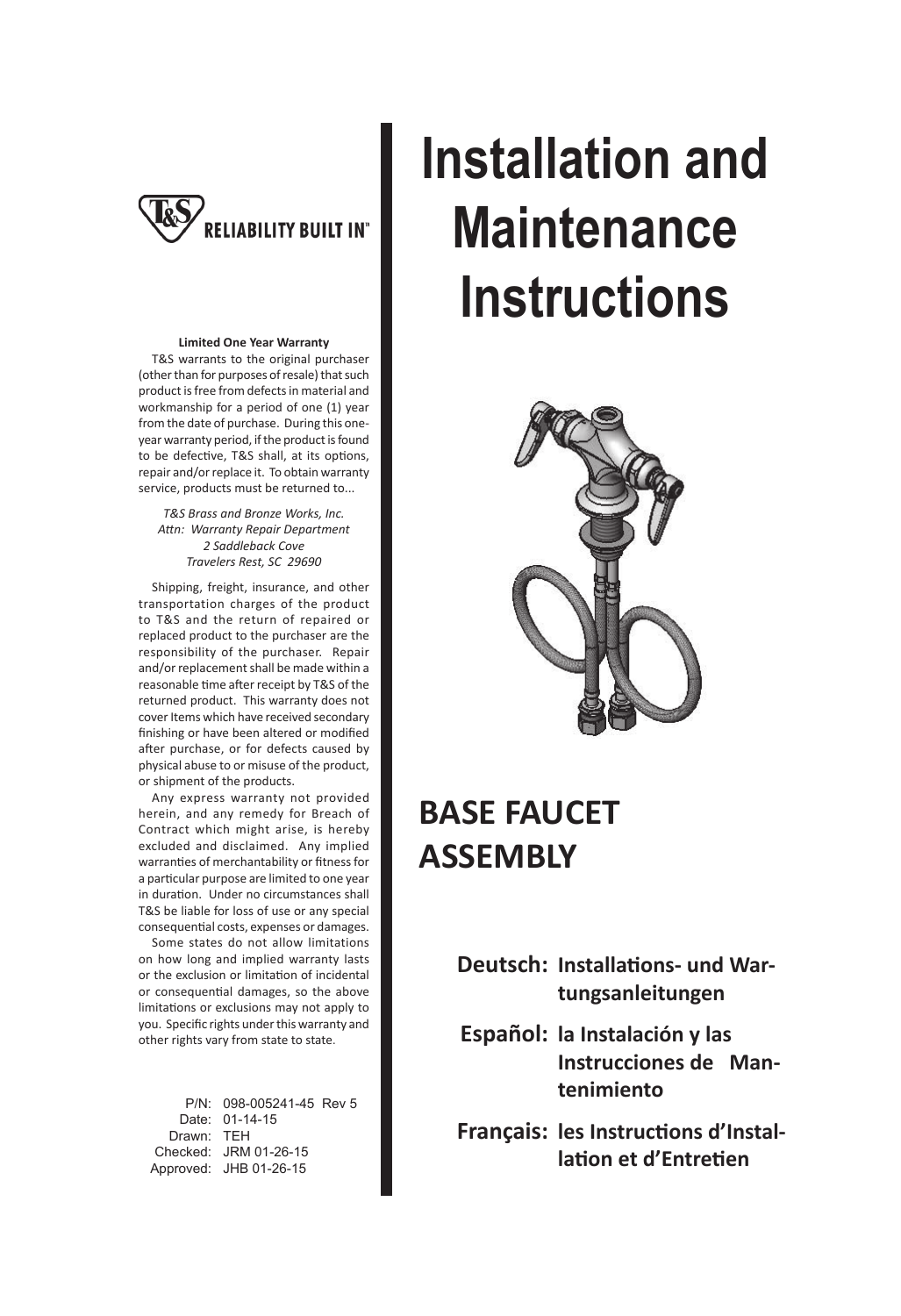### **Exploded View**

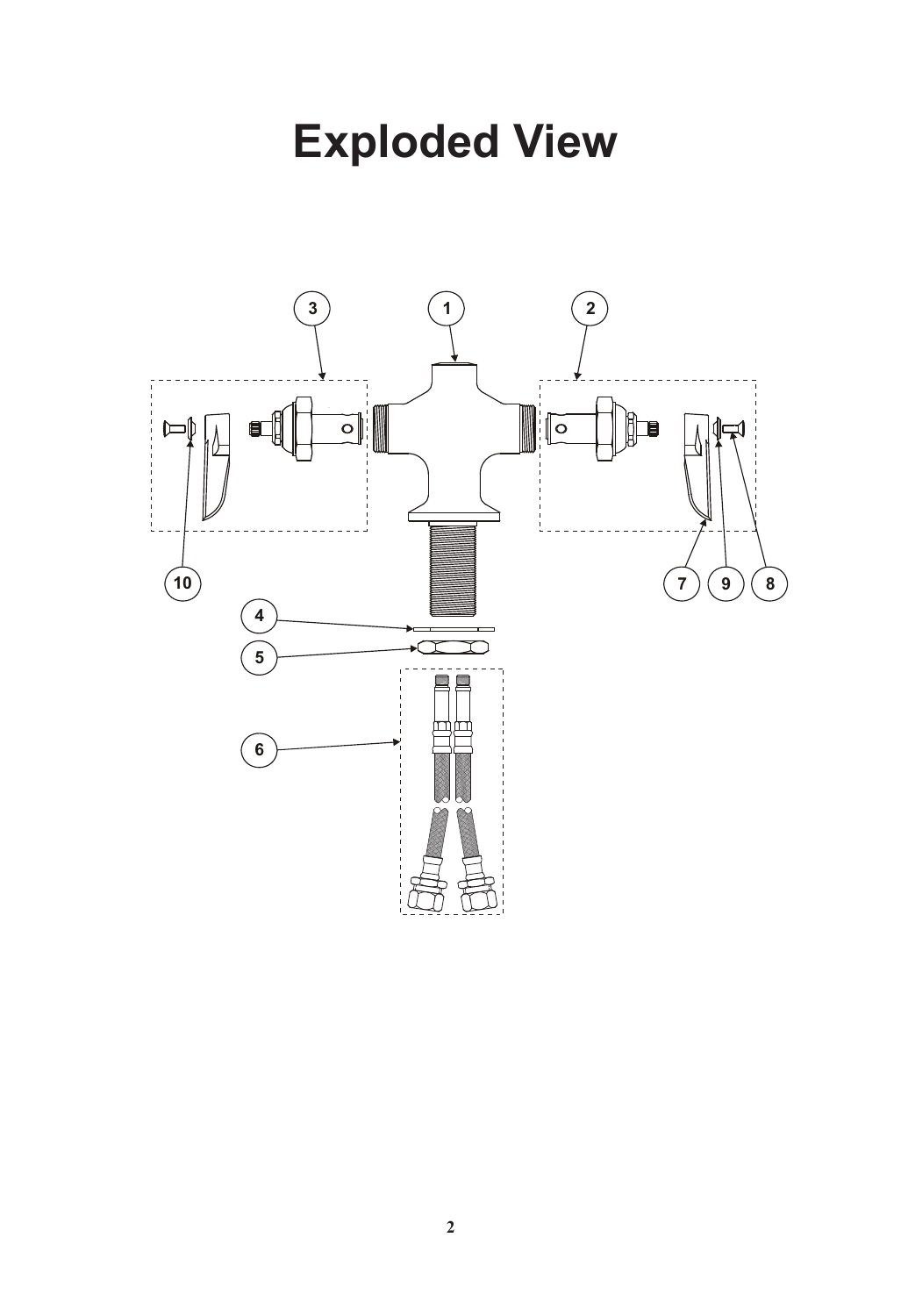### **Part Number Guide**

### *Base Faucet Assembly*

| 1  | <b>Base Faucet</b>                          | N/A       |
|----|---------------------------------------------|-----------|
| 2  | Asm, Spindle LH - Eterna with Spring Checks | 002711-40 |
|    | Asm, Spindle LH - Eterna                    | 002713-40 |
| 3  | Asm, Spindle RH - Eterna with Spring Checks | 002712-40 |
|    | Asm, Spindle RH - Eterna                    | 002714-40 |
| 4  | Washer, Body                                | 002290-45 |
| 5  | Locknut, Shank                              | 000965-45 |
| 6  | <b>Flexible Connector Hoses</b>             | 012534-45 |
| 7  | Lever Handle (Blank)                        | 001638-45 |
| 8  | Screw, Lever Handle                         | 000922-45 |
| 9  | Index, Button - Blue                        | 001660-45 |
| 10 | Index, Button - Red                         | 001661-45 |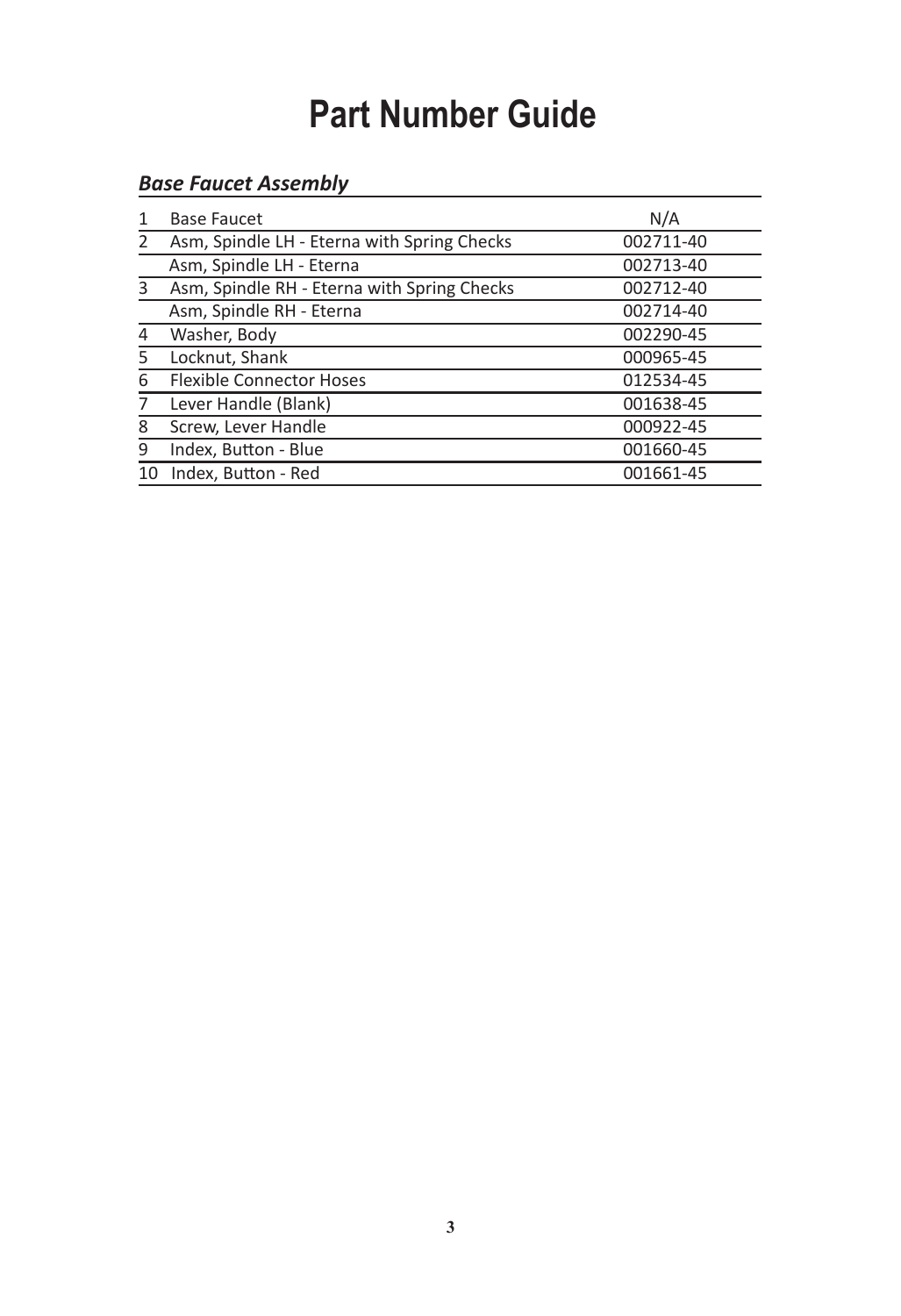## **General Instructions**

#### **Faucet Installation:**

- 1. Shut off water supply and drain lines. Drill a hole approximately 1-1/2" diameter in countertop where you are installing no.**1**.
- 2. Remove no.**5** and no.**4** from no.**1**.
- 3. Place no.**1** through hole in sink, align hot and cold sides parallel to sink line.



- 4. Install no.**4** and no.**5** on no.**1**, Ɵ ghten no.**5**.
- 5. Install no.**6** into threaded holes of no.**5**. Tighten by hand.



6. Connect supply lines and check for leaks.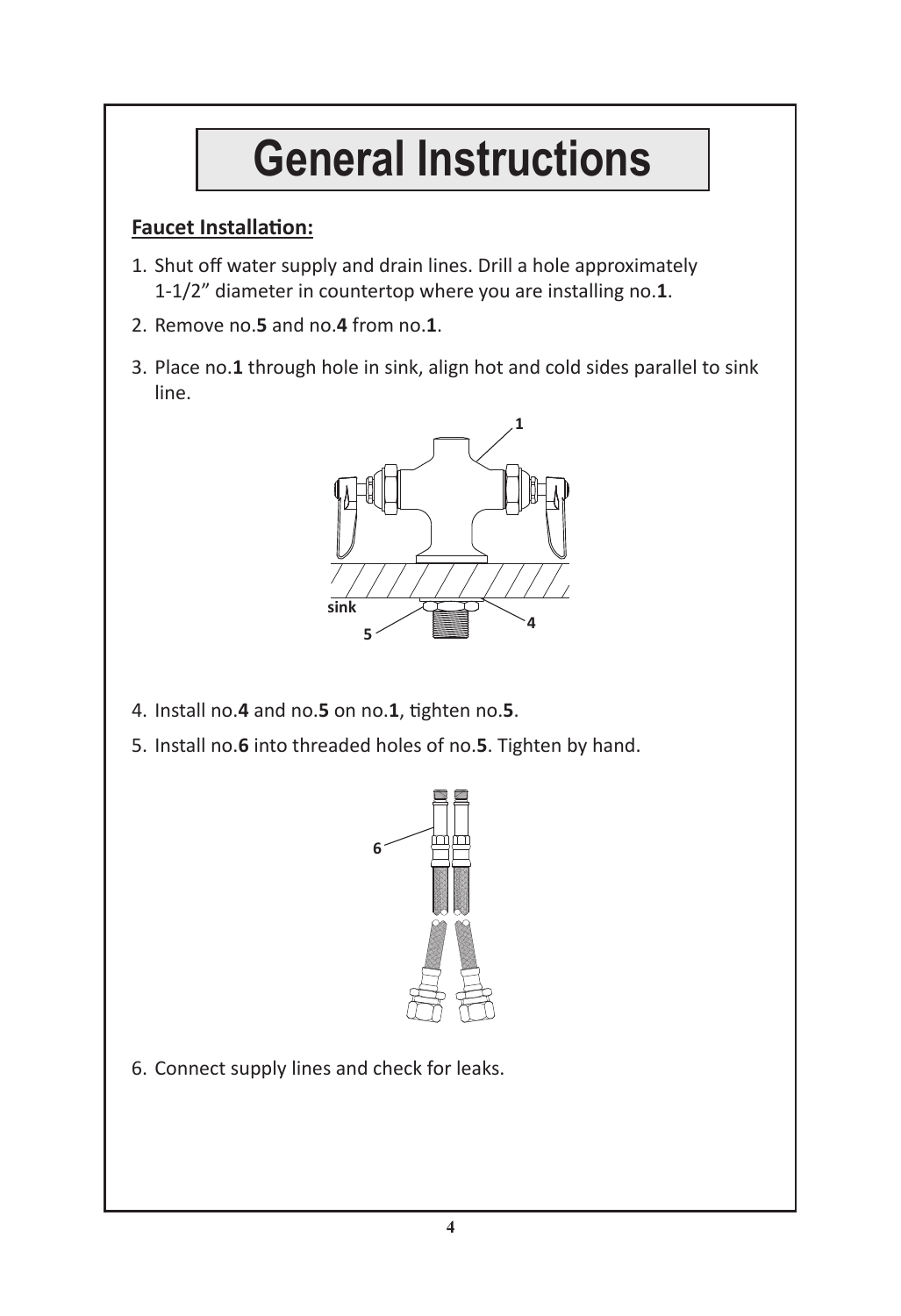### **Instrucciones Generales**

#### **Instalación de la canilla:**

- 1. Cierre el suministro de agua y líneas de drenaje. Perfore un agujero de aproximadamente 3,81 cm de diámetro en el mostrador donde va a instalar el no. **1**.
- 2. Remueva el no. **5** y el no. **4** del no. **1**.
- 3. Coloque el no. **1** entre al agujero en el fregadero, alinee los lados calientes y fríos paralelo a la linea del fregadero.



- 4. Instale el no. **4** y el no. 5 en el no. **1**; cierre el no. **5**.
- 5. Instale el no. **6** entre los agujeros roscados del no. **5**. Apriete por mano.



6. Conecte las lineas de suministro y revisa por fugas.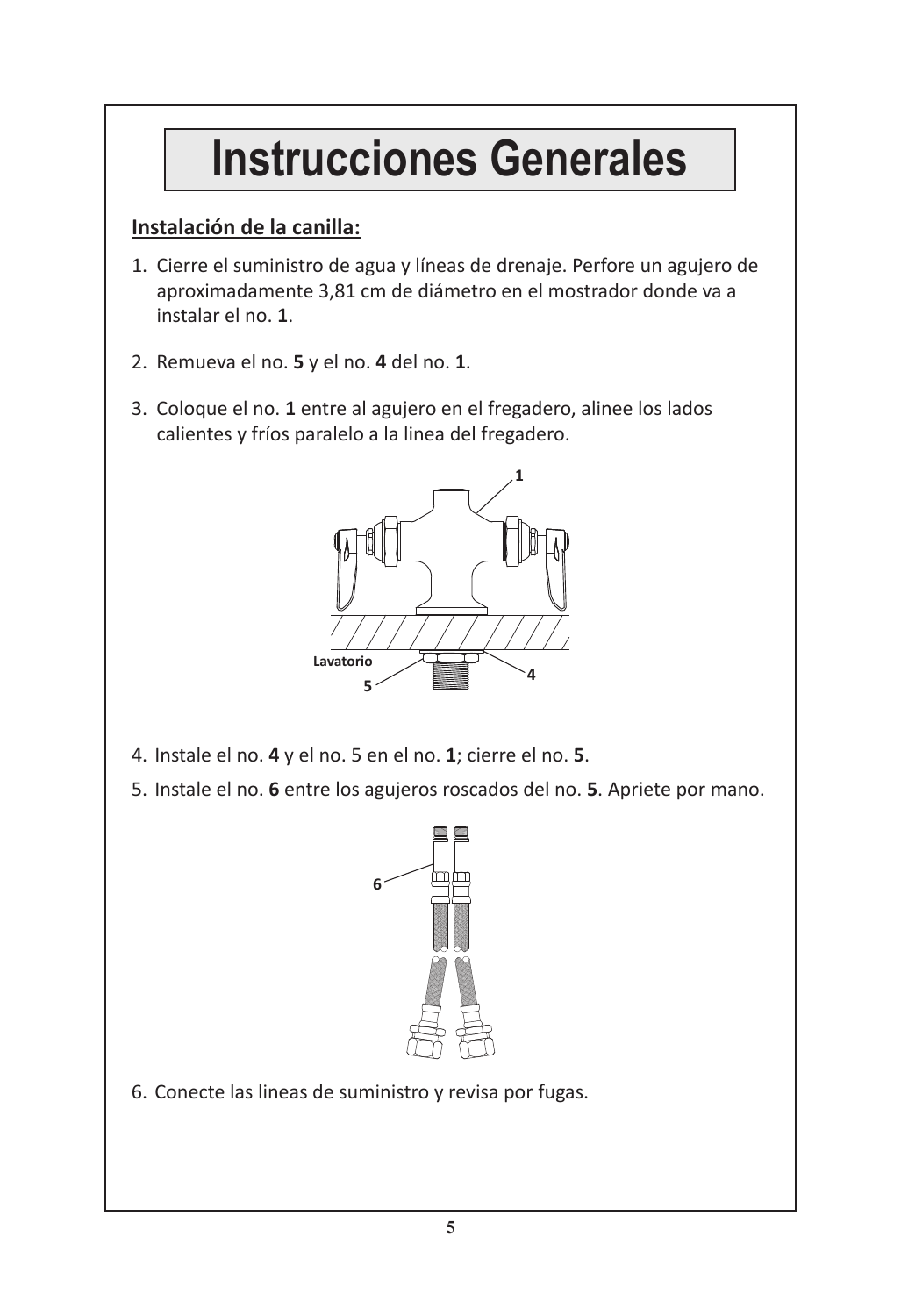## **Instructions Générales**

#### **Installation du Robinet:**

- 1. Fermez l'arrivée d'eau et vidanger les tuyauteries. Percez un trou d'environ 3,81 cm de diamètre dans le comptoir où vous installez le No. **1**.
- 2. Retirez le No.5. et No.4. du No.1.
- 3. Placez le No.**1**. dans le trou de l'évier, alignez les cotés chauds et froids parallèles à la ligne de l'évier.



- 4. Installez le No.**4**. et No.**5**. sur No.**1**., serrez le No.**5**.
- 5. Installez le No.**6**. dans les trous fi letés du No. **5**. Serrez à la main.



6. Raccordez les conduites d'alimentation et vérifiez qu'il n'y ai aucune fuite.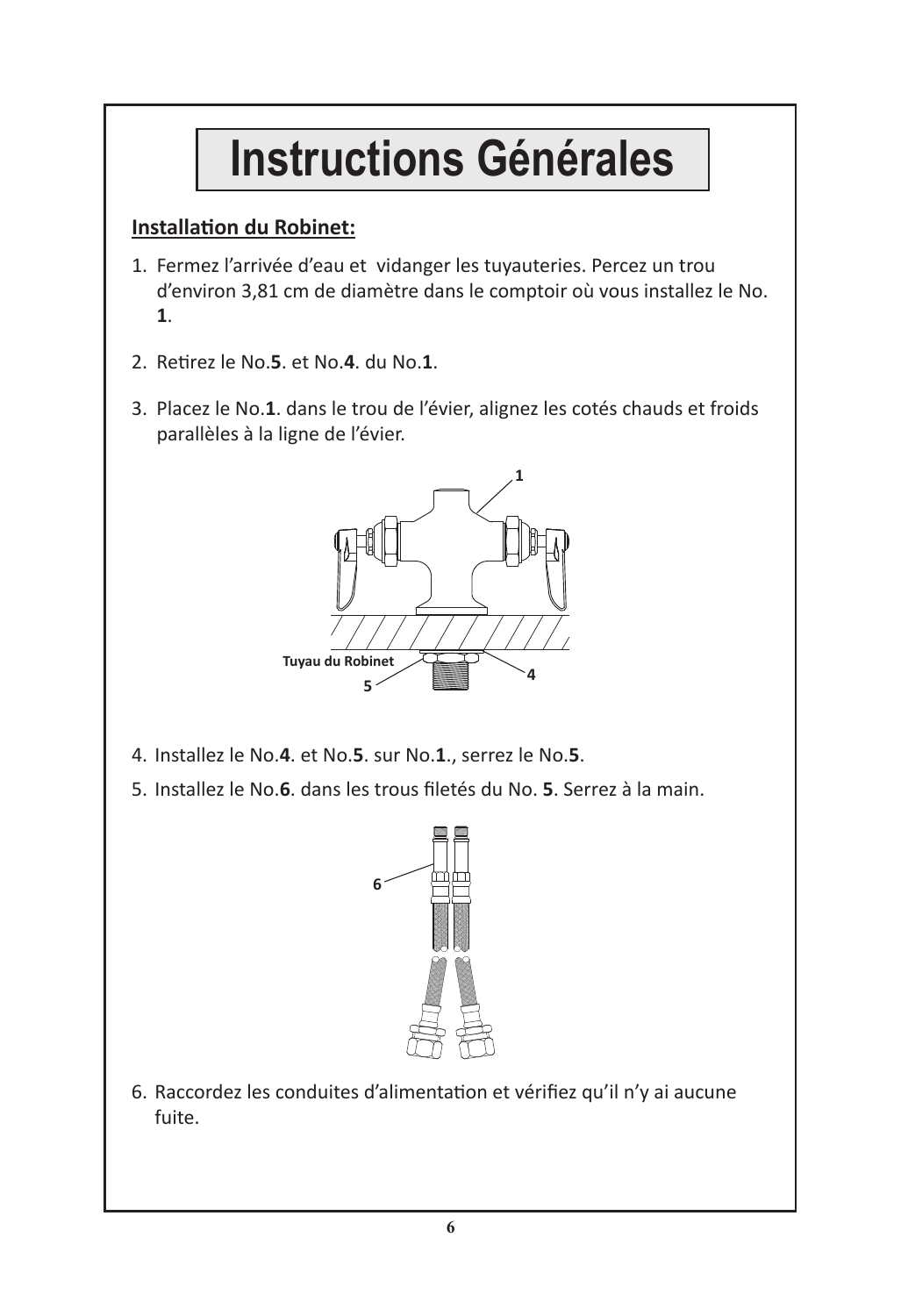## **Allgemeine Anleitungen**

#### **Wasserhahn Installation:**

- 1. Wasserzufuhr ausschalten und Rohre entleeren. An der Stelle in der Arbeitsfläche, wo Nr. 1 installiert werden soll, wird eine Öffnung mit einem Durchmesser von 3,81 cm gebohrt.
- 2. Nr. 5 und Nr. 4 von Nr. 1 entfernen.
- 3. Nr. 1 durch die Öffnung im Becken einführen und Heiß- und Kaltwasserleitungen parallel zur Beckenleitung ausrichten.



- 4. Nr. **4** und Nr. **5** an Nr. **1** installieren. Nr. **5** festziehen.
- 5. Nr. 6 in den Gewindeöffnungen von Nr. 5 installieren. Von Hand festziehen.



6. Wasserleitungen erneut anschließen und auf undichte Stellen prüfen.